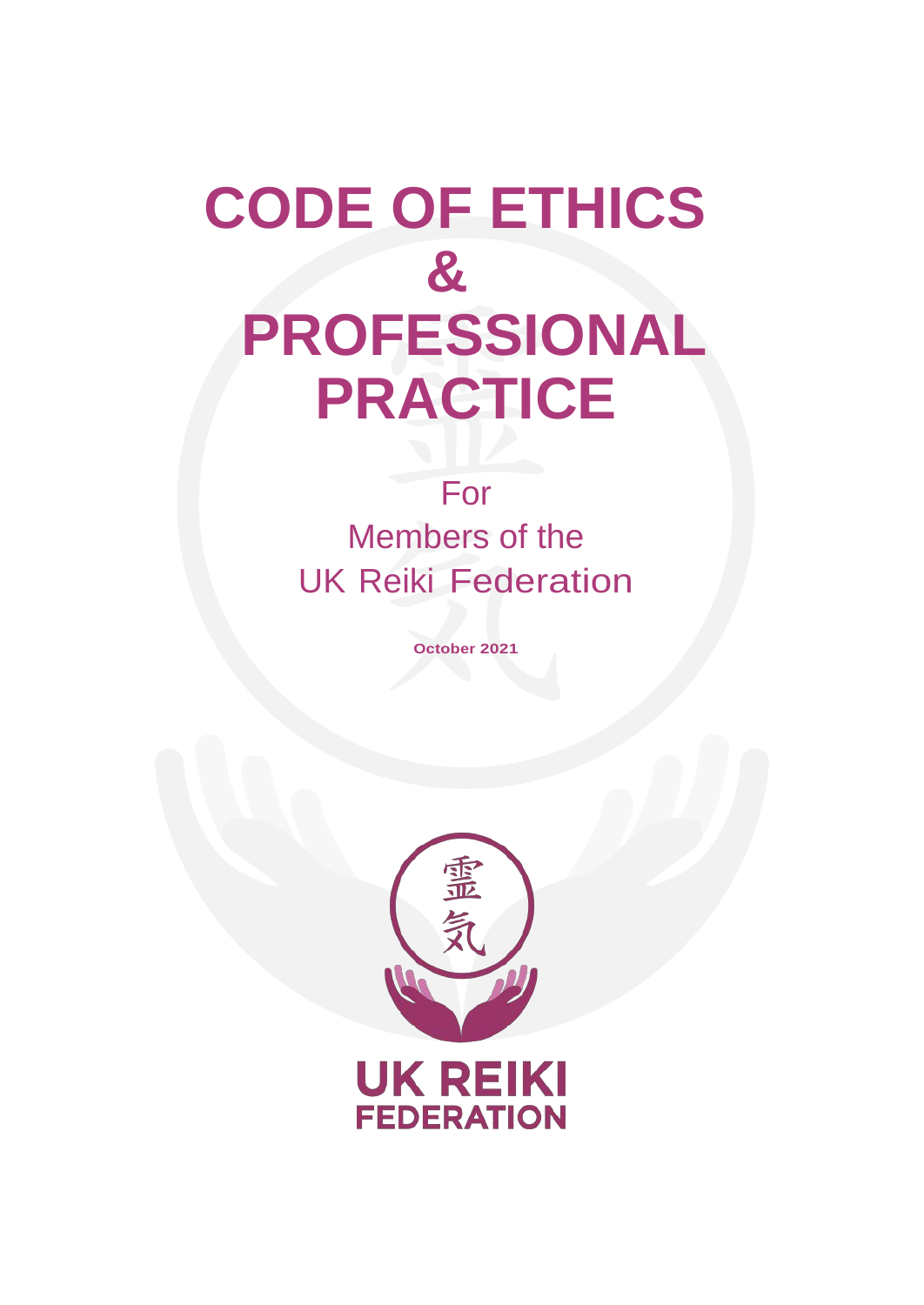# **CODE OF ETHICS & PROFESSIONAL PRACTICE 2021**

The Code of Ethics and Professional Practice has been formulated following consultation with the UK Reiki Federation membership and the UK Reiki Federation Management Committee**.**

# **1. PURPOSE**

- 1.1. To establish and maintain standards of ethics and practice relating to the conduct of members of the UK Reiki Federation and their relationship with fellow members, other professional bodies and the public at large.
- 1.2. To inform and protect:
	- i. Members of the public seeking and/or using Reiki.
	- ii. Members of the UK Reiki Federation.

All Associate, Student, Practitioner/Teacher members of the UK Reiki Federation will be required to sign their agreement to uphold the Code of Ethics & Professional Practice and agree to abide by the Disciplinary Procedures as a condition of membership. This Code of Ethics & Professional Practice is in the process of constant development and will be reviewed and revised as necessary. It is the responsibility of the individual member to ensure that they are fully acquainted with the current requirements.

# **2. ETHICAL PRINCIPLES: Integrity - Respect – Trust**

The UK Reiki Federation holds the following fundamental ethical principles, which all members are expected to uphold.

- 2.1. To work with integrity, impartiality and respect for all individuals. All professional relationships and interactions will be ethical and non-exploitative.
- 2.2. The highest standards of practice must be observed.
- 2.3. Confidentiality must be respected.
- 2.4. To treat fellow members of the UKRF, the public at large and other health care professionals with respect and courtesy.

# **3. CODES OF PROFESSIONAL PRACTICE**

This introductory section applies the UK Reiki Federation's ethical principles to specific situations that may arise during the course of professional practice.

NB. The term 'Reiki Practitioner' is used as a general term whether trained to work with people or specifically trained to work professionally with animals also.

#### 3.1. **INSURANCE**

All Reiki Practitioners must be adequately insured to practice. The insurance policy must state provision for public liability, employee liability (if personnel are employed) and professional indemnity, as well as provision for professional treatments. If offering Reiki to animals on a professional (i.e. paid) basis, insurance cover should be extended to animal treatments. It should not be assumed that Animal Reiki treatments are automatically covered within Reiki Practitioner insurance. An Animal Reiki level 2 training certificate is often required.

#### 3.2. **CLEAR CONTRACTS**

- 3.2.1. Before treatment, Reiki Practitioners must explain fully, either in writing, verbally, demonstration or a combination of the above, all the procedures involved in the treatment, including such matters as client records, likely content and length of consultations, likely number of consultations, and fees, etc. It is not possible to guarantee the outcome of any course of treatment, therefore, the terms on which it is offered should be stated clearly before the first session of Reiki, with subsequent revisions being agreed in advance of any change. When the client is an animal, such matters must be explained to the animal's owner/caregiver.
- 3.2.2. Reiki Practitioners must never claim to ʻcure'.
- 3.2.3. If another therapy is to be used in conjunction with Reiki, permission must be obtained from the client at the outset.
- 3.2.4. Reiki Practitioners must act with consideration concerning fees and justification for treatment.
- 3.2.5. Reiki Practitioners have the same obligation to the client whether being paid or working in a voluntary capacity.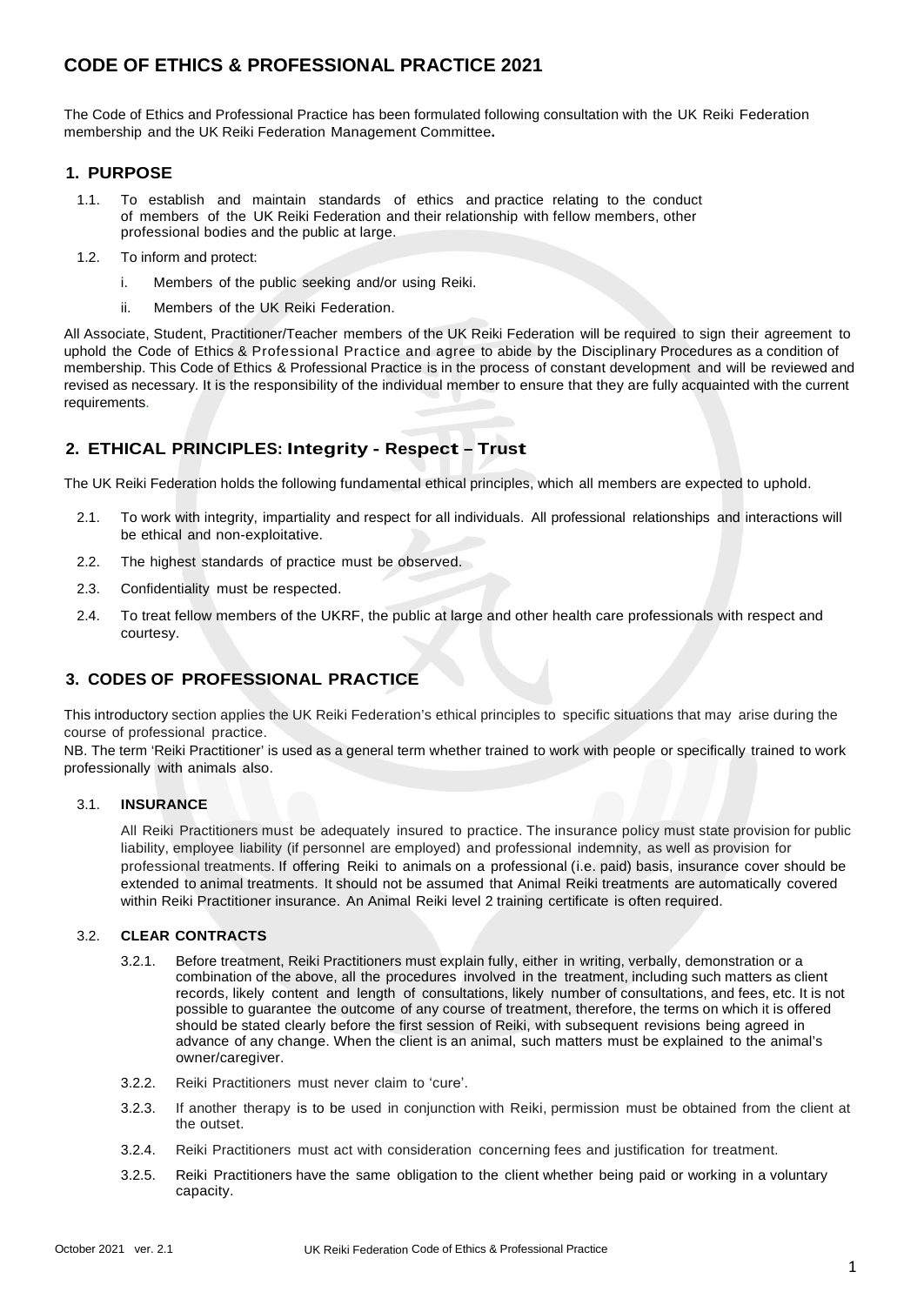- 3.2.6. Reiki Practitioners should recognise the client's right to refuse Reiki or disregard advice, even when the treatment has been requested by, or consent has been given by the parent/guardian, or in the case of animals, the owner/caregiver.
- 3.2.7. Reiki Practitioners retain the right the right to refuse or postpone giving Reiki to a client should the Practitioner believe the giving of Reiki to be inappropriate. The Reiki Practitioner should make it clear to the client why they are refusing or postponing treatment, e.g.:
	- i. The client is under the influence of alcohol or mind- altering substances.
	- ii. The client is intimidating or offensive, in a physical or sexual manner, or otherwise.
	- iii. The client behaves in any way which may lead the Reiki Practitioner to feel physically unsafe, disrespected or abused. This also applies to animals that may be aggressive or reactive.
	- iv. In the case of late attendance of the client, the Reiki Practitioner may exercise discretion in refusing treatment.
	- v. Reiki is requested to avoid necessary medical or veterinary treatment, surgery or medication
	- vi. Red flag symptoms are evident or a notifiable disease is suspected that requires notification.
	- vii. Matters are/become evident that must be legally reported.
- 3.2.8. A copy of the Codes of Ethics & Professional Practice should be available to the client on request.
- 3.2.9. Certificates and other qualifications must be displayed or be made available by the Reiki Practitioner.
- 3.2.10. Before providing training, Reiki Teachers must explain fully either in writing or verbally, what the training entails. This should include full information about the course and its limitations, expectations, the investment of finances, time required by the student to complete the course, and assignments which must be completed in order to achieve certification.
- 3.2.11. Reiki Teachers must not allude to their course being 'NOS accredited' if they have not been passed by the UKRF Course accreditation programme.

#### 3.3. **EMPOWERMENT OF THE CLIENT**

- 3.3.1. Reiki Practitioners should be empathic, supportive and positive, thus encouraging uplift in the client's mental outlook, and a belief in a progression towards good health practices. It is the client's prerogative to make their own choices with regard to their health, lifestyle and finances.
- 3.3.2. Reiki Practitioners must not countermand instructions or prescriptions given by a doctor, vet, or other healthcare or animal care professional.

#### 3.4. **CLIENT ASSESSMENT**

- 3.4.1. Reiki does not take the place of conventional medical treatment.
- 3.4.2. Reiki Practitioners will make a baseline assessment prior to the first Reiki session and discuss appropriate aftercare.
- 3.4.3. All clients and owners or caregivers of animal clients should be asked what medical or veterinary diagnoses and advice they have received, but it is the client's decision as to whether or not this information is disclosed. Where appropriate, they should be advised to consult their GP/Veterinarian if they have not already done so. Since it is legal to refuse medical treatment, no client can be forced to consult a doctor.
- 3.4.4. A client should not be advised to discontinue prescribed medication.
- 3.4.5. Any advice given must be within the professional expertise of the Reiki Practitioner.

#### 3.5. **CONFIDENTIALITY**

- 3.5.1. Reiki Practitioners, and professional support team, have an implicit duty to keep all information relating to attendance and client records entirely confidential. No disclosure may be made to a third party, including any member of the client's own family, without the client's consent, unless it is required by due process of the law.
- 3.5.2. Reiki Practitioners must ensure that they comply with current data protection (GDPR) legislation.
- 3.5.3. Reiki Practitioners who sell or otherwise transfer their interest in a practice must inform all their clients of the change and give the name of the Reiki Practitioner who has taken over. No information on a client shall be provided to the incoming Reiki Practitioner without the permission of the client or the owners or caregivers of animal clients.
- 3.5.4. Teachers of Reiki must ensure that all correspondence, documentation and discussion with students and prospective students must be kept entirely confidential. Teachers should avoid making personal comments to students and should not discuss other students.

#### 3.6. **CLIENT'S RECORDS**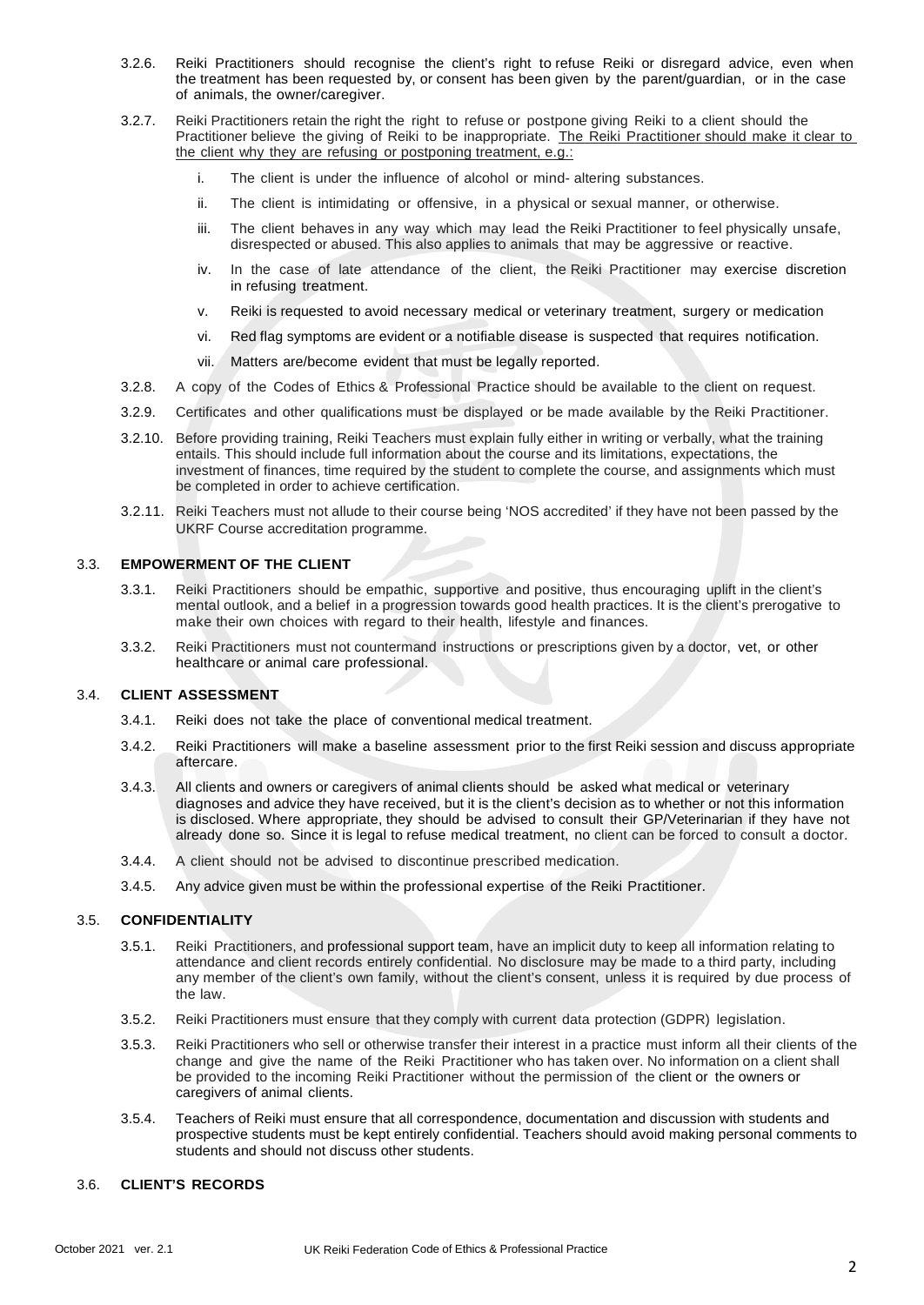- 3.6.1. Reiki Practitioners must ensure they keep clear and comprehensive records of their treatments including dates and advice given. These records should be factual and avoid opinion. This is especially important for the defence of any negligence actions as well as for efficient and careful practice.
- 3.6.2. Records are to be kept in safe custody for eight years from the time of the last consultation or if the client is a child, until her/his  $25^{th}$  birthday, or  $26^{th}$  birthday if the client was 17 when treatment ended.
- 3.6.3. Reiki Practitioners should arrange for the correct disposal of case records in the event of their death.

#### 3.7. **PERSONAL RELATIONSHIPS – BOUNDARIES**

- 3.7.1. The relationship between the Reiki Practitioner and client should be of the highest professional standard. Due diligence of care, skill and integrity should be demonstrated at all times.
- 3.7.2. Reiki Practitioners/Teachers must not exploit their clients/students financially, sexually, emotionally or in any other way.
- 3.7.3. Practitioners must not request the removal of clothing except for coat and footwear.
- 3.7.4. Reiki Practitioners/Teachers shall be without judgment concerning the race, colour, creed, gender, sexual orientation or the religious, spiritual, political and social views of others.

#### 3.8. **RESPONSIBILITIES TO SELF**

- 3.8.1. Reiki Practitioners shall recognise the value of self- treatment and also receiving Reiki from another, as part of their continuing self-development.
- 3.8.2. Reiki Practitioners have a responsibility to themselves to maintain their own professionalism.
- 3.8.3. Reiki Practitioners should not offer treatments to others if unwell.
- 3.8.4. Practitioner Members must take all reasonable steps to monitor, develop and advance their professional competence, and to work within that capacity. Continuing Professional Development (CPD) , is a requirement for Professional Practice.
- 3.8.5. A Reiki Practitioner shall be aware of their personal professional limitations and refer a client elsewhere when the need demands.

## 3.9. **RESPONSIBILITIES TO OTHERS**

- 3.9.1. Reiki Practitioners shall seek a good relationship and work in a co-operative manner with other healthcare professionals, recognising and respecting their particular contribution within the healthcare team. Reiki Practitioners will not undermine a client's faith in any other form of treatment and shall respect and support the client's choices.
- 3.9.2. Reiki Practitioners will encourage accurate understanding of Reiki within other fields and modalities within the healthcare sector.
- 3.9.3. Reiki Practitioners/Teachers shall at all times conduct themselves with due diligence and respect in their relations with all members of the public, students, professional bodies and other UKRF members whilst conducting their professional practice.
- 3.9.4. Reiki Teachers should not engage in the criticism of other health professionals or teachers with their students.
- 3.9.5. Reiki Teachers must only use their own training materials unless they have received specific permission to use any other.
- 3.9.6. Reiki Teachers should endeavour to provide students with the required information, support and guidance during their training. This should include regular reviews and updates of their training to ensure students reach their full potential.

#### 3.10. **SOLICITING OF CLIENTS**

Reiki Practitioners shall not encourage clients away from other professional colleagues.

#### 3.11. **REIKI IN FORMAL CARE SETTINGS**

- 3.11.1. The care setting is responsible for the client.
- 3.11.2. Reiki Practitioners may only give Reiki to clients in care settings with permission from the client, or the person authorised to make decisions on their behalf, and the person responsible for their medical care.
- 3.11.3. Reiki Practitioners shall not give the impression that they are a medical professional or a member of staff. The Reiki Practitioner may have some form of identification, such as a lapel badge.
- 3.11.4. Where permission is given to provide Reiki on the ward, this must be carried out without intrusion or inconvenience to other clients and staff.
- 3.11.5. If other clients request treatment, the permission of the ward charge nurse, nursing officer (and if relevant, the client's doctor) must first be obtained. Reiki Practitioners must never undermine the client's faith in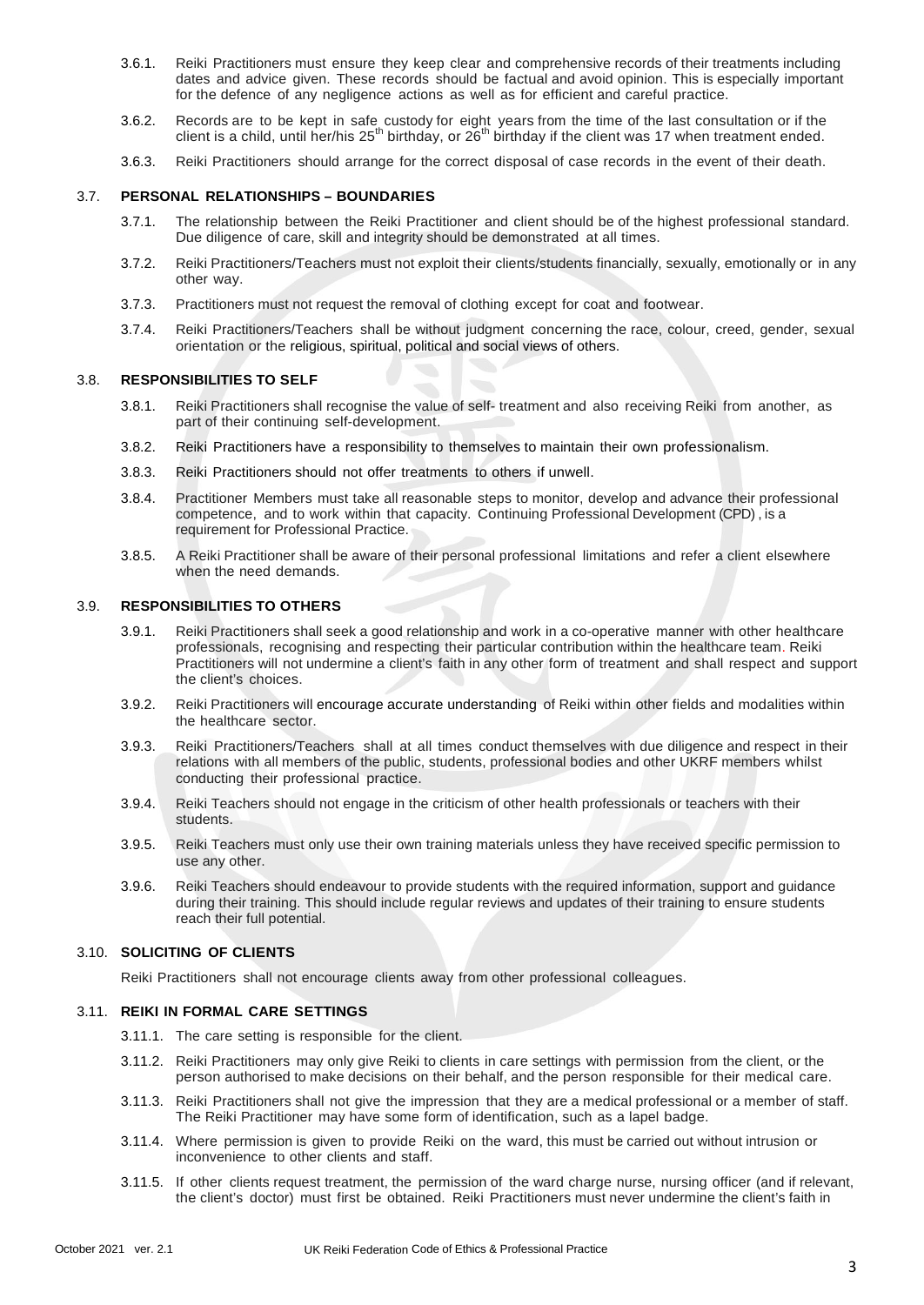hospital treatment or regime.

#### 3.12. **PREMISES**

All Reiki Practitioners shall ensure that their working conditions are suitable for the practice of Reiki. *(See below Appendix 2 – No. 3. Premises)*

#### 3.13. **UK REIKI FEDERATION DISCIPLINARY PROCEDURES**

- 3.13.1. All members will follow and abide by decisions made under the disciplinary procedures of the UK Reiki Federation.
- 3.13.2. The primary concern of the UK Reiki Federation shall be to protect the public and to uphold the reputation of the organization and its members.
- 3.13.3. To protect both the public at large and UK Reiki Federation members from discrimination, harassment, bullying and inappropriate behaviour.

#### 3.14. **ADVERTISING/PUBLIC STATEMENTS**

The UK Reiki Federation's logo may only be used to advertise events that are being officially organised on behalf of the UK Reiki Federation, and by Practitioner Members subject to specific criteria, available on request.

## **4. CODE OF PROFESSIONAL PRACTICE – APPENDIX <sup>1</sup>**

Members of the UK Reiki Federation are required to ensure that they abide by all current local and national legislation in their country of residence; as applicable to their category of membership and in regard to their practice of Reiki. Failure to comply with the law may result in the termination of membership.

#### 4.1. **REIKI AND LEGISLATION**

In the UK the following are noted:

- 4.1.1. A parent or guardian who wilfully fails to provide adequate medical aid for a child under the age of 16 may be committing a criminal offence. Reiki is not defined as a medical aid by law so anyone who gives Reiki to a child whose parents refuse medical aid could be seen to be aiding and abetting that offence. When giving Reiki to a child, it is advisable to secure the signature of the parent or guardian to the following statement. "I have been advised by (Reiki Practitioner's name) that according to Law I must consult a doctor concerning the health of my child (child's name)." This statement should be signed and dated by both parent/guardian and a witness and kept with the client records.
- 4.1.2. It is an offence to offer treatment or prescribe a remedy or advice for cancer. *(Please note – this does not mean that you cannot give Reiki to someone with cancer, you just cannot claim to specifically treat cancer.)*
- 4.1.3. Any advertising should be dignified and should not make any claims that could be considered health or medicinal claims, especially relating to the cure of any disease. It is useful to be aware of the guidance of the Advertising Standards Agency Code of Advertising Practice.
- 4.1.4. The Royal College of Veterinary Surgeons (RCVS) is the regulatory body for veterinary surgeons and veterinary nurses in the United Kingdom and has statutory responsibilities under the Veterinary Surgeons Act 1966 ('the Act'). Section 19 of the Act creates a criminal offence for non-veterinary surgeons to practice veterinary surgery. Section 27 of the Act defines veterinary surgery as meaning the art and science of veterinary surgery and medicine and shall be taken to include:
	- i. The diagnosis of diseases in, and injuries to, animals including tests performed on animals for diagnostic purposes.
	- ii. The giving of advice based on such diagnosis.
	- iii. The medical or surgical treatment of animals.
	- iv. The performance of surgical operations on animals.

Reiki as understood by the RCVS is healing by the laying on of hands and not generally regarded as the practice of veterinary surgery as defined by the Act.

On this basis, unless a veterinary surgeon, it is illegal for Reiki Practitioners to perform any of the above. Consequently, although there is no formal requirement to gain veterinary consent prior to offering Reiki, animals for whom Reiki is requested should first be seen by a vet for a diagnosis where they have a known or suspected physical or mental condition, or other health related issue. (Behavioural issues may have health implications). Reiki Practitioners working with animals should also familiarise themselves with the 2006 Animal Welfare Act and give due consideration to its content.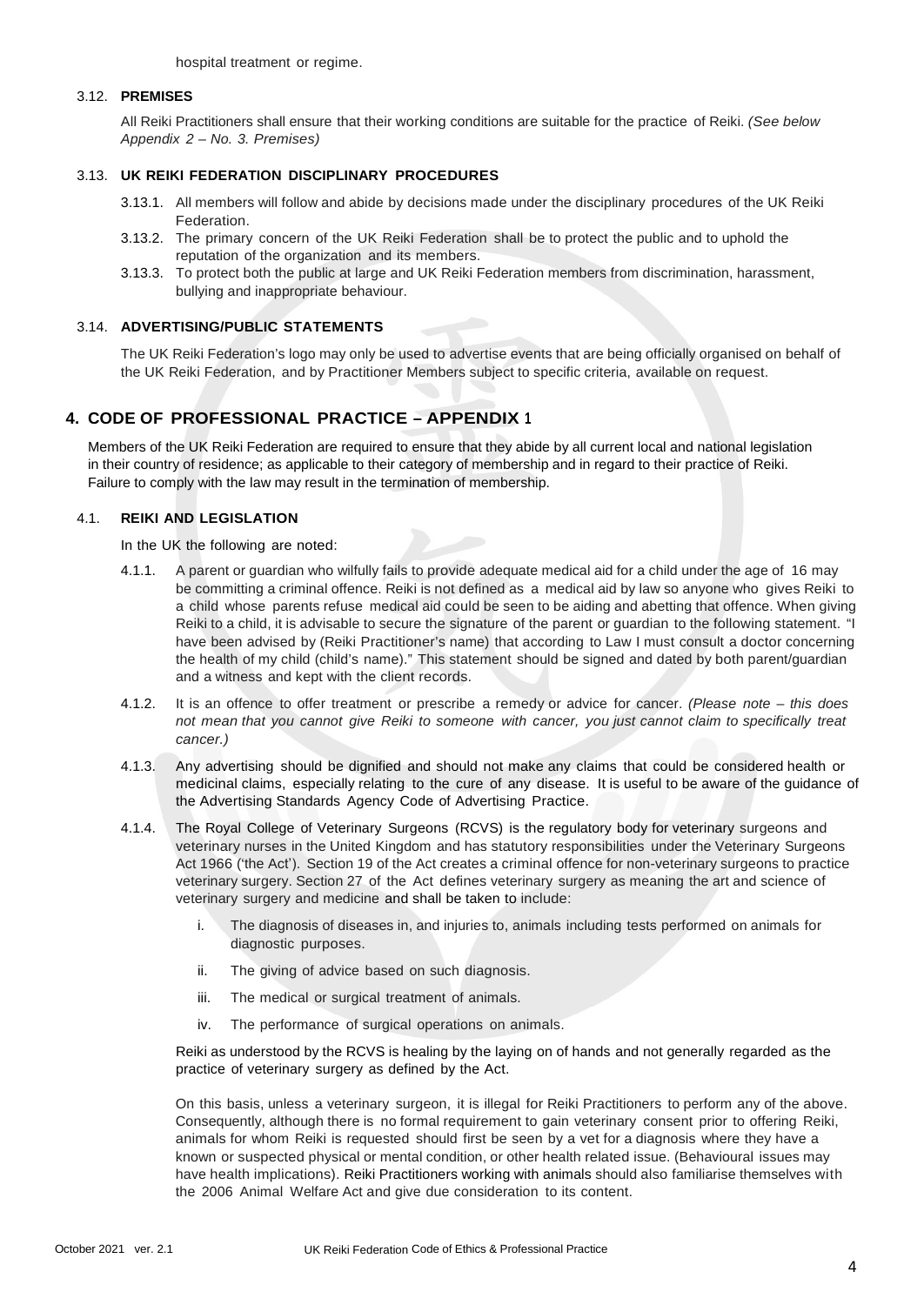#### 4.2. **NOTIFIABLE DISEASES**

Doctors in England and Wales have a statutory duty to notify a ʻProper Officer' of the Local Authority of suspected cases of certain infectious diseases.

Reiki Practitioners should be aware of the following diseases notifiable (to Local Authority Proper Officers) under the Health Protection (Notification) Regulations 2010: Acute encephalitis, Acute meningitis, Acute poliomyelitis, Acute infectious hepatitis, Anthrax, Botulism, Brucellosis, Cholera, Diphtheria, Enteric fever (typhoid or paratyphoid fever), Food poisoning, Haemolytic uraemic syndrome (HUS), Infectious bloody diarrhoea, Invasive group A streptococcal disease and Scarlet fever, Legionnaires disease, Leprosy, Malaria, Measles, Meningococcal septicaemia, Mumps, Plague, Rabies, Rubella, SARS, Smallpox, Tetanus, Tuberculosis, Typhus, Viral haemorrhagic fever (VHF), Whooping cough, Yellow fever, Corona Virus (Covid-19 / SARS-CoV-2).

It is no longer a requirement to notify the following diseases: Dysentery, Ophthalmia neonatorum, Leptospirosis, and relapsing fever.

Reiki Practitioners are advised to be aware of and co-operate with local by-laws and all relevant Health and Safety legislation.

Ignorance of the law is no defence.

#### 4.3. **NOTIFIABLE DISEASES IN ANIMALS**

ʻNotifiable' diseases are animal diseases that must legally be reported to the Animal and Plant Health Agency (APHA), by owners/care givers of animals who are showing signs or may possibly be affected.

Notifiable diseases can be:

- i. Endemic already present in the UK, such as bovine TB.
- ii. Exotic not normally present in the UK, such as foot and mouth disease

Some endemic and exotic diseases are zoometric which means they can pass between animals and humans, such as rabies.

If a notifiable animal disease is suspected the animal's owner/caregiver must report it immediately by calling the Defra Rural Services Helpline on 03000 200 301. In Wales, contact 0300 303 8268. In Scotland, contact the local **[Field Services](https://www.gov.uk/government/organisations/animal-and-plant-health-agency/about/access-and-opening#scotland-field-service-offices) Office**. Failure to do so is an offence.

Reiki Practitioners who work with animals should be aware of the following notifiable diseases, for which published guidance exists:

African horse sickness, **African [swine fever](https://www.gov.uk/guidance/african-swine-fever)**, **[Anthrax](https://www.gov.uk/guidance/anthrax-how-to-spot-and-report-the-disease)**, **Aujeszky'[s disease](https://www.gov.uk/guidance/anthrax-how-to-spot-and-report-the-disease)**, **Avian [influenza \(bird flu\)](https://www.gov.uk/guidance/avian-influenza-bird-flu)**, BSE, Bluetongue, Bovine TB, Brucellosis, Chronic wasting disease, Classical swine fever, Contagious agalactia, Contagious bovine pleuro-pneumonia, Contagious epididymitis, Contagious equine metritis, Dourine, Enzootic bovine leukosis, Epizootic haemorrhagic disease, Epizootic lymphangitis, Equine infectious anaemia (swamp fever), Equine viral arteritis, Equine viral encephalomyelitis, Foot and Mouth disease: Glanders and farcy, Goat plague, Lumpy skin disease, Newcastle disease, Paramyxovirus infection, Porcine epidemic diarrhoea, Rabies: Rabies in bats, Rift Valley fever, Rinderpest, Scrapie, Sheep and goat pox, Sheep scab, Swine vesicular disease, Teschen disease, Vesicular stomatitis, Warble fly, West Nile fever.

*Last updated 23 October 2018*

Reiki Practitioners are also advised to be aware of, and co-operate with, local by-laws and all relevant Health and Safety legislation.

# 5. **CODE OF PROFESSIONAL PRACTICE – APPENDIX 2**

#### 5.1. **PROHIBITED APPELLATION**

In order to enable the public to distinguish between those who are professionally qualified and those who are not, the law makes it a criminal offence for anyone who does not hold the relevant qualification to use any of the titles specified hereunder, or to use any other title or description which suggests or implies that he or she is on the statutory register of the persons who hold those qualifications. The titles are Chemist, Chiropodist, Dental Practitioner, Dental Surgeon, Dentist, Dietitian, Doctor, Druggist, General Practitioner, Medical Laboratory Technician, Midwife, Nurse, Occupational Therapist, Optician, Orthoptist, Pharmacist, Physiotherapist, Radiographer, Remedial Gymnast, Surgeon, Veterinary Practitioner, and Veterinary Surgeon. Reiki Practitioners must scrupulously avoid the foregoing titles unless he/she is additionally qualified in any of the fields concerned when he/she is entitled to use the appropriate description.